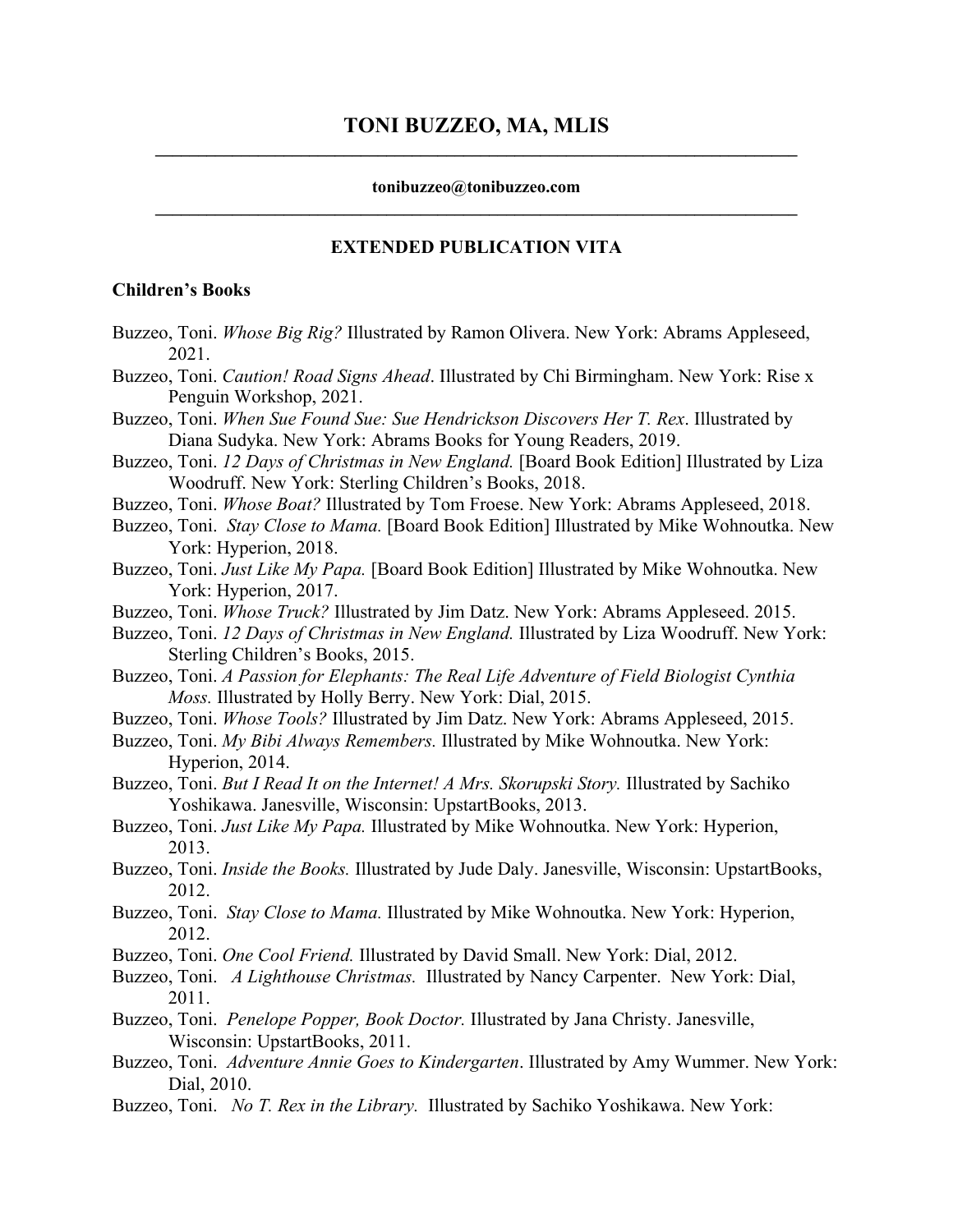McElderry, 2010.

- Buzzeo, Toni. *The Great Dewey Hunt: A Mrs. Skorupski Story*. Illustrated by Sachiko Yoshikawa. Fort Atkinson, Wisconsin: Upstart Books, 2009.
- Buzzeo, Toni. *Adventure Annie Goes to Work*. Illustrated by Amy Wummer. New York: Dial, 2009.
- Buzzeo, Toni. *The Library Doors*. Illustrated by Nadine Wescott. Fort Atkinson, Wisconsin: Upstart Books, 2008.
- Buzzeo, Toni. *R is for Research*. Illustrated by Nicole Wong. Fort Atkinson, Wisconsin: Upstart Books, 2008.
- Buzzeo, Toni. *Fire Up with Reading: A Mrs. Skorupski Story.* Illustrated by Sachiko Yoshikawa. Fort Atkinson, Wisconsin: Upstart Books, 2007.
- Buzzeo, Toni. *Our Librarian Won't Tell Us ANYTHING! A Mrs. Skorupski Story.* Illustrated by Sachiko Yoshikawa. Fort Atkinson, Wisconsin: Upstart Books, 2006.
- Buzzeo, Toni. *Ready or Not, Dawdle Duckling.* Illustrated by Margaret Spengler. New York: Dial, 2005.
- Buzzeo, Toni. *Little Loon and Papa*. Illustrated by Margaret Spengler. New York: Dial, 2004.
- Buzzeo, Toni. *Dawdle Duckling.* Illustrated by Margaret Spengler. New York: Dial, 2003.
- Buzzeo, Toni. *The Sea Chest.* Illustrated by Mary GrandPre. New York: Dial, 2002.

## **Forthcoming Children's Books**

Buzzeo, Toni. *Pa, Me, and Our Sidewalk Pantry?* Illustrated by Zara González Hoang. New York: Abrams Books for Young Readers, 2023.

#### **Professional Books**

- Buzzeo, Toni. *ABC Read to Me: Teaching Letter of the Week in the Library.* Fort Atkinson, Wisconsin: Upstart Books, 2009.
- Buzzeo, Toni. *The Collaboration Handbook*. Worthington, Ohio: Linworth, 2008.
- Buzzeo, Toni. *Read! Perform! Learn! Two: Reader's Theater Projects for Literacy Enhancement* Fort Atkinson, Wisconsin: Upstart Books, 2007.
- Buzzeo, Toni. *Collaborating to Meet Standards: Teacher/Librarian Partnerships for K-6*. Second Edition. Worthington, Ohio: Linworth, 2007.
- Buzzeo, Toni. *Collaborating to Meet Literacy Standards: Teacher/Librarian Partnerships for K-2*. Worthington, Ohio: Linworth, 2007.
- Buzzeo, Toni. *Read! Perform! Learn! Ten Reader's Theater Projects for Literacy Enhancement* Fort Atkinson, Wisconsin: Upstart Books, 2006.
- Buzzeo, Toni. *Toni Buzzeo and YOU*. Westport, Connecticut: Libraries Unlimited, 2005.
- Buzzeo, Toni and Jane Kurtz. *35 Best Books for Teaching U.S. Regions: Using Fiction to Help Students Explore the Geography, History, and Cultures of the Seven U.S. Regions—and Link Literature to Social Studies*. New York: Scholastic Professional, 2002. OP
- Buzzeo, Toni. *Collaborating to Meet Standards: Teacher/Librarian Partnerships for K-6*. Worthington, Ohio: Linworth, 2002. OP
- Buzzeo, Toni. *Collaborating to Meet Standards: Teacher/Librarian Partnerships for 7-12.* Worthington, Ohio: Linworth, 2002.
- Buzzeo, Toni. *Terrific Connections with Authors, Illustrators, and Storytellers: Real Space and*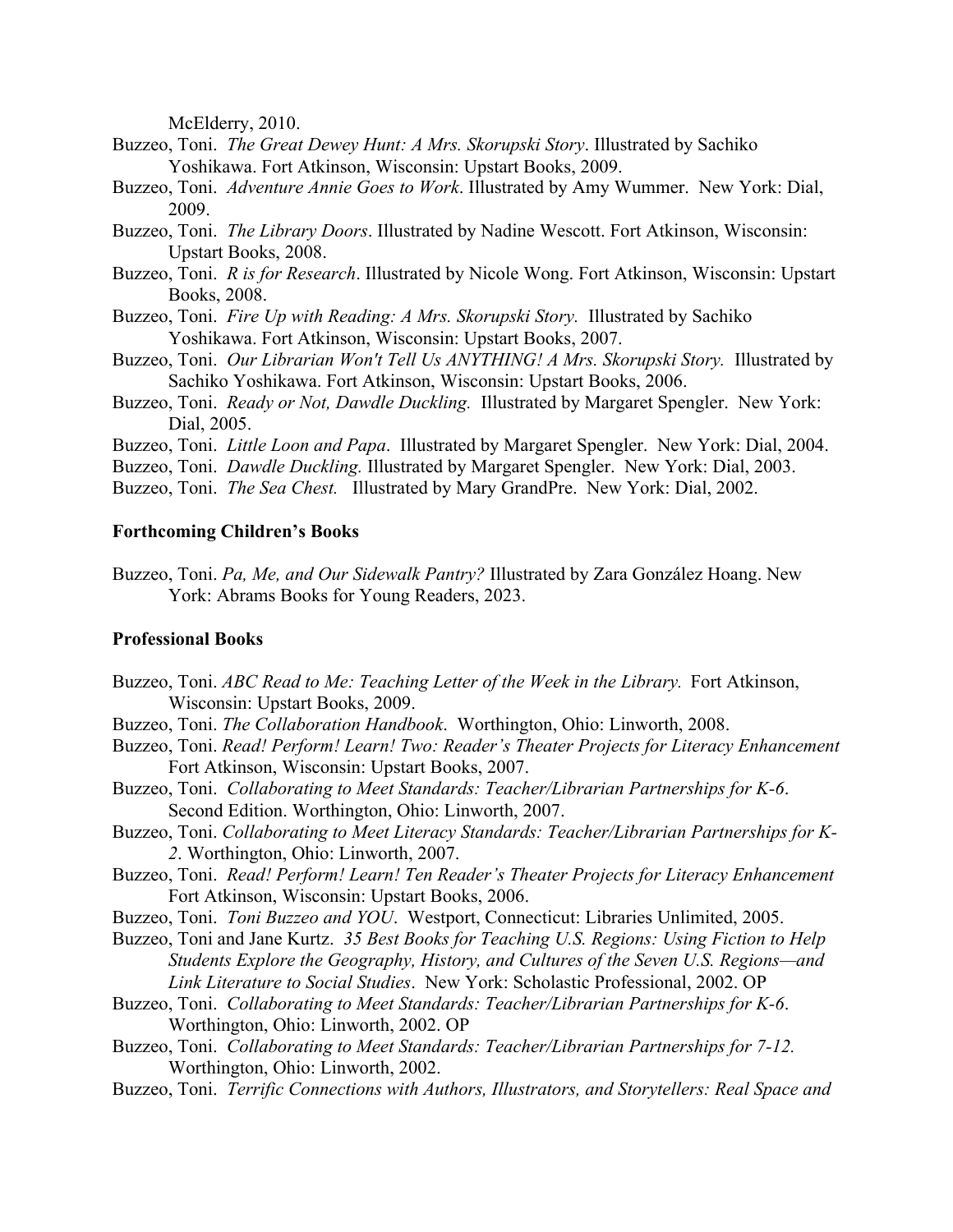*Virtual Links*. Libraries Unlimited, 1999.

# **Professional Articles and Chapters**

- Buzzeo, Toni. "Reader's Theater: *Being Frank.*" *Library Sparks* 11:7 (March 2014): 44-46.
- Buzzeo, Toni. "Reader's Theater: *The Iciest, Diciest, Scariest Sled Ride Ever!*" *Library Sparks* 11:6 (February 2014): 46-49.
- Buzzeo, Toni. "Reader's Theater: *Grandpa's Clock.*" *Library Sparks* 11:5 (January 2014): 46-51.
- Buzzeo, Toni. "Reader's Theater: *Li'l Rabbit's Kwanzaa.*" *Library Sparks* 11:4 (December 2013): 47-50.
- Buzzeo, Toni. "Reader's Theater: *Kunu's Basket: A Story from Indian Island.*" *Library Sparks* 11:3 (November 2013): 47-49.
- Buzzeo, Toni. "Reader's Theater: *Millie Fierce.*" *Library Sparks* 11:2 (October 2013): 25-27.
- Buzzeo, Toni. "Reader's Theater: *The Library Ghost.*" *Library Sparks* 11:1 (August/September 2013): 23-25.
- Buzzeo, Toni. "Nonfiction Rewind: Pairing Information & Fiction Books. *Kids and Books*, August 2013 <http://www.libraryaware.com/14/NewsletterIssues/ViewIssue/1178ff06- 3099-4755-ac6d-cd93e1dfe932?postId=61f3dd75-bb17-4423-98db-1f295f127299>.
- Buzzeo, Toni. "Exploring Common Core State Standards with a Study of Rest, Relaxation, and Recharging." *Library Sparks* 10:9 (May 2013): 20-23.
- Buzzeo, Toni. "Reader's Theater: *Charlotte Jane Battles Bedtime.*" *Library Sparks* 10:9 (May 2013): 40-42.
- Buzzeo, Toni. "Exploring Common Core State Standards with a Study of Endangered Animals." *Library Sparks* 10:8 (April 2013): 20-24.
- Buzzeo, Toni. "Reader's Theater: *Winnie Finn, Worm Farmer.*" *Library Sparks* 10:8 (April 2013): 38-41.
- Buzzeo, Toni. "Exploring Common Core State Standards with a Study of Royalty." *Library Sparks* 10:7 (March 2013): 20-24.
- Buzzeo, Toni. "Reader's Theater: *The Queen of France.*" *Library Sparks* 10:7 (March 2013): 46-50.
- Buzzeo, Toni. "Exploring Common Core State Standards with a Study of Forces of Nature." *Library Sparks* 10:6 (February 2013): 20-24.
- Buzzeo, Toni. "Reader's Theater: *Thunder-Boomer!.*" *Library Sparks* 10:6 (February 2013): 46- 50.
- Buzzeo, Toni. "Reader's Theater: *Ugly Pie.*" *Library Sparks* 10:5 (January 2013): 44-47.
- Buzzeo, Toni. "Exploring Common Core State Standards with a Study of Cooperation." *Library Sparks* 10:5 (January 2013): 20-24.
- Buzzeo, Toni. "Reader's Theater:*.*" *Library Sparks* 10:5 (January 2013): 46-50.
- Buzzeo, Toni. "Exploring Common Core State Standards with a Study of Winter Weather." *Library Sparks* 10:4 (December 2012): 20-24.
- Buzzeo, Toni. "Reader's Theater: *Singing Away the Dark.*" *Library Sparks* 10:4 (December 2012): 44-47.
- Buzzeo, Toni. "Exploring Common Core State Standards with a Study of Ancient Egypt." *Library Sparks* 10:3 (November 2012): 22-26.
- Buzzeo, Toni. "Reader's Theater: *Skippyjon Jones in Mummy Trouble.*" *Library Sparks* 10:3 (November 2012): 48-51.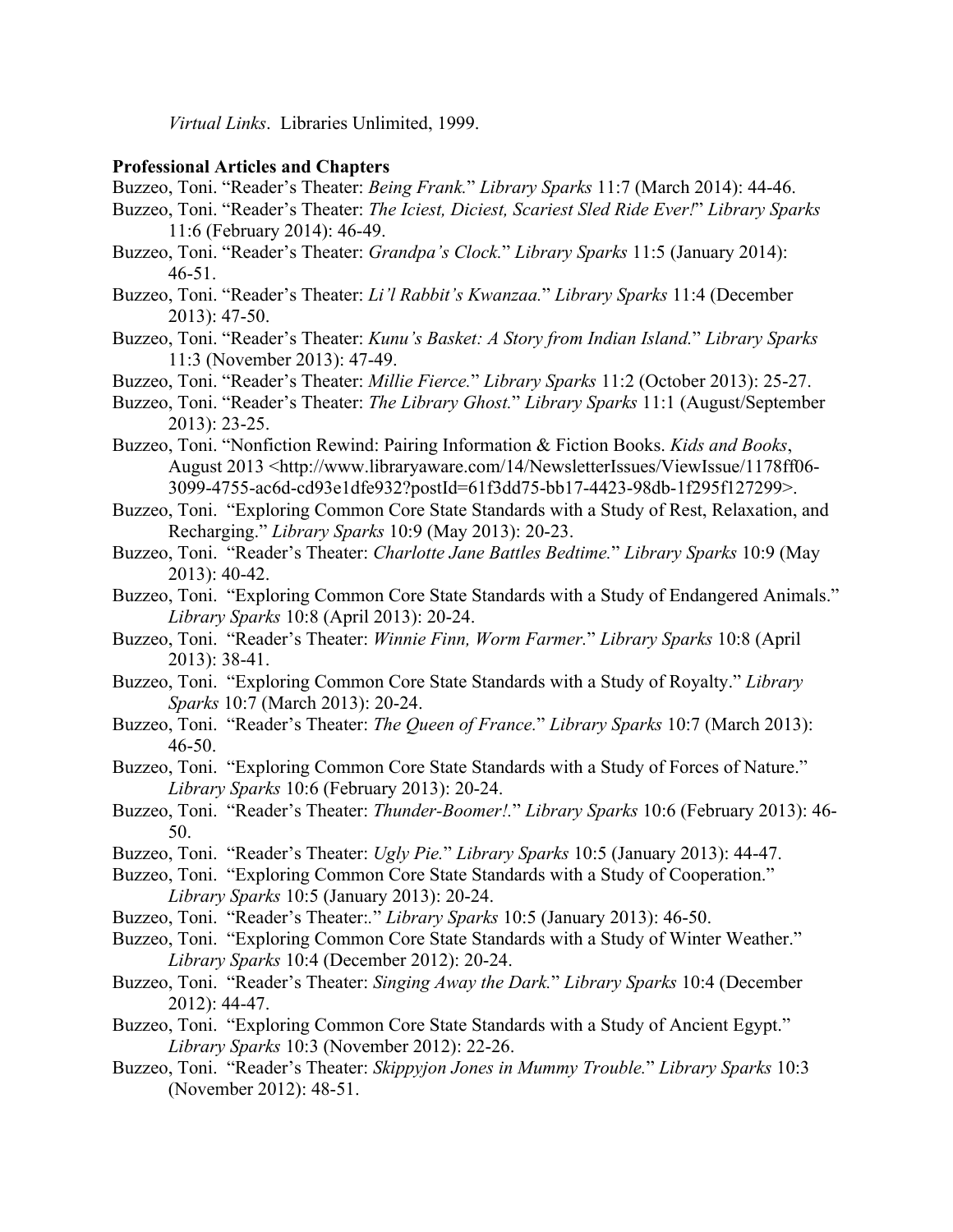- Buzzeo, Toni. "Exploring Common Core State Standards with a Study of Migrant Laborers." *Library Sparks* 10:2 (October 2012): 24-27.
- Buzzeo, Toni. "Reader's Theater: *Migrant.*" *Library Sparks* 10:2 (October 2012): 45-47.
- Buzzeo, Toni. "Reader's Theater: *Betty Bunny Loves Chocolate Cake.*" *Library Sparks* 10:1 (August/September 2012): 44-47.
- Buzzeo, Toni. "Exploring Common Core State Standards with a Study of Jane Goodall." *Library Sparks* 10:1 (August/September 2012): 16-19.
- Buzzeo, Toni. "Working with Parent Teacher Organizations*.*" *Library Sparks* 9:9 (May/June 2012): 14-17.
- Buzzeo, Toni. "Reader's Theater: *Little Red Bat.*" *Library Sparks* 9:9 (May/June 2012): 46-50.
- Buzzeo, Toni. "Reader's Theater: *José! Born to Dance: The Story of José Limón.*" *Library Sparks* 9:8 (April 2012): 16-20.
- Buzzeo, Toni. "Poetry and Art in the Library." *LibrarySparks* 9:8 (April 2012): 44-46.
- Buzzeo, Toni. "From Urban Legend to the Boy in the Tuxedo: Uncovering Character Identity." *Hunger Mountain*, March 26, 2012 < http://www.hungermtn.org/from-urban-legend-tothe-boy-in-the-tuxedo/>.
- Buzzeo, Toni. "Reader's Theater: *Space Boy.*" *Library Sparks* 9:7 (March 2012): 48-50.
- Buzzeo, Toni. "Reader's Theater: *Holler Loudly.*" *Library Sparks* 9:6 (February 2012): 24-27.
- Buzzeo, Toni. "Reader's Theater: *New Year at the Peer.*" *Library Sparks* 9:5 (January 2012): 47-51.
- Buzzeo, Toni. "Using Reader's Theater in the Library." *Library Sparks* 9:5 (January 2012): 23- 27.
- Buzzeo, Toni. "Reader's Theater: *Give a Goat.*" *Library Sparks* 9:4 (December 2011): 48-51.
- Buzzeo, Toni. "Picture Books to Inspire Global Action and Change." *Library Sparks* 9:4 (December 2011): 14-16.
- Buzzeo, Toni. "Reader's Theater: *Manfish: A Story of Jacques Cousteau.*" *Library Sparks* 9:3 (November 2011): 19-23.
- Buzzeo, Toni. "Hints for the Best Book Fair Ever." *Library Sparks* 9:3 (November 2011): 42- 46.
- Buzzeo, Toni. "Reader's Theater: *The Little Piano Girl.*" *Library Sparks* 9:2 (October 2011): 2011): 43-47.
- Buzzeo, Toni. "Reader's Theater: *Emma's Poem: The Voice of the Statue of Liberty.*" *Library Sparks* 9:1 (August/September 2011): 19-23.
- Buzzeo, Toni. "TV-Turnoff Week." *Library Sparks* 9:1 (August/September 2011): 40-43.
- Buzzeo, Toni. "Reader's Theater: *The House Takes a Vacation.*" *Library Sparks* 8:9 (May/June 2011): 43-45.
- Buzzeo, Toni. "Website Evaluation." *Library Sparks* 8:9 (May/June 2011): 16-19.
- Buzzeo, Toni. "Reader's Theater: *The Dumpster Diver.*" *Library Sparks* 8:8 (April 2011): 49- 51.
- Buzzeo, Toni. "Reader's Theater: *The Everything Machine.*" *Library Sparks* 8:7 (March 2011): 18-21.
- Buzzeo, Toni. "Library Volunteers." *Library Sparks* 8:7 (March 2011): 42-46.
- Buzzeo, Toni. "An Open Invitation: Write for Your Profession" *School Librarian's Workshop* 31:4 (Winter 2011): 13.
- Buzzeo, Toni. "Reader's Theater: *Hokey Pokey: Another Prickly Love Story!*" *Library Sparks*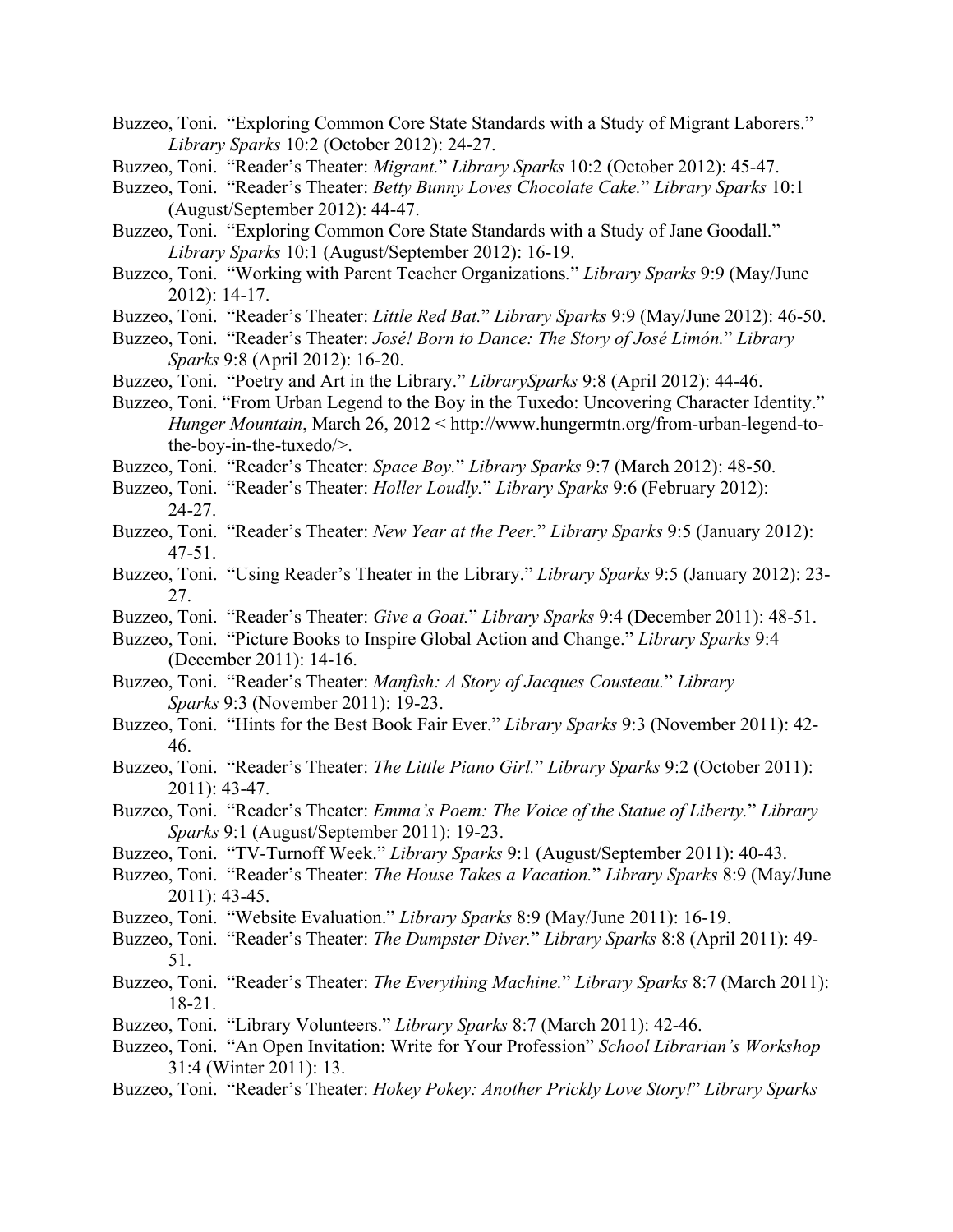8:6 (February 2011): 18-19.

- Buzzeo, Toni. "Oh! Miss Donna Had a Book: Song and Parts of a Book Activities*.*" *Library Sparks* 8:5 (January 2011): 6-7.
- Buzzeo, Toni. "Reader's Theater: *Martha Doesn't Say Sorry!*" *Library Sparks* 8:5 (January 2011): 18-19.
- Buzzeo, Toni. "Library Clubs in Elementary Schools." *Library Sparks* 8:5 (January 2011): 46- 50.
- Buzzeo, Toni. "Reader's Theater: *Bat's Big Game.*" *Library Sparks* 8:4 (December 2010): 19- 21.
- Buzzeo, Toni. "Swap Those Books!" *Library Sparks* 8:4 (December 2010): 40-46.
- Buzzeo, Toni. "Reader's Theater: *Banjo Granny.*" *Library Sparks* 8:3 (November 2010): 19-21.
- Buzzeo, Toni. "Struggling Readers: Our Greatest Challenge*.*" *Library Sparks* 8:3 (November 2010): 40-44.
- Buzzeo, Toni. "Strength in Numbers." *School Library Journal* 56:10 (October 2010): 38-40.
- Buzzeo, Toni. "Reader's Theater: *Mud Fairy.*" *Library Sparks* 8:2 (October 2010): 19-21.
- Buzzeo, Toni. "Reader's Theater: *Can You Say Peace?*" *Library Sparks* 8:1 (August/September 2010): 18-19.
- Buzzeo, Toni. "One Book, One School*.*" *Library Sparks* 8:1 (August/September 2010): 40-44.
- Buzzeo, Toni. "Author Studies with a Critical Thinking Twist*.*" *Library Sparks* 7:9 (May 2010): 6-7.
- Buzzeo, Toni. "Reader's Theater: *Casey and Derek on the Ice.*" *Library Sparks* 7:9 (May 2010): 43-45.
- Buzzeo, Toni. "In the Outer Territories of Childhood: Fifth Graders." *Children's Writer* 19:9 (April 2010): 1, 4-6.
- Buzzeo, Toni. "Reader's Theater: *Sam and the Lucky Money.*" *Library Sparks* 7:8 (April 2010): 24-27.
- Buzzeo, Toni. "Talk Those Books*.*" *Library Sparks* 7:8 (April 2010): 48-52.
- Buzzeo, Toni. "Reader's Theater: *Planting the Trees of Kenya.*" *Library Sparks* 7:7 (March 2010): 42-46.
- Buzzeo, Toni. "Are You Reading? A Song of Fiction Genres: Song and Activities*.*" *Library Sparks* 7:6 (February 2010): 6-7.
- Buzzeo, Toni. "Reader's Theater: *Grace for President.*" *Library Sparks* 7:6 (February 2010): 20-24.
- Buzzeo, Toni. "Hosting a Community Reader's Day*.*" *Library Sparks* 7:6 (February 2010): 46- 49.
- Buzzeo, Toni. "Reader's Theater: *Bear Feels Sick.*" *Library Sparks* 7:5 (January 2010): 6-7.
- Buzzeo, Toni. "Celebrating Book Illustration through Caldecott Winners*.*" *Library Sparks* 7:5 (January 2010): 42-46.
- Buzzeo, Toni. "Reader's Theater: *The Perfect Pet.*" *Library Sparks* 7:4 (December 2009): 42-45.
- Buzzeo, Toni. "Traveling through the Fiction Genres in Picture Books*.*" *Library Sparks* 7:3 (November 2009): 20-24.
- Buzzeo, Toni. "Reader's Theater: *Pink.*" *Library Sparks* 7:3 (November 2009): 39-41.
- Buzzeo, Toni. "Inference: The Road to Understanding*.*" *Library Sparks* 7:2 (October 2009): 21-24.
- Buzzeo, Toni. "Reader's Theater: *Fannie in the Kitchen.*" *Library Sparks* 7:2 (October 2009):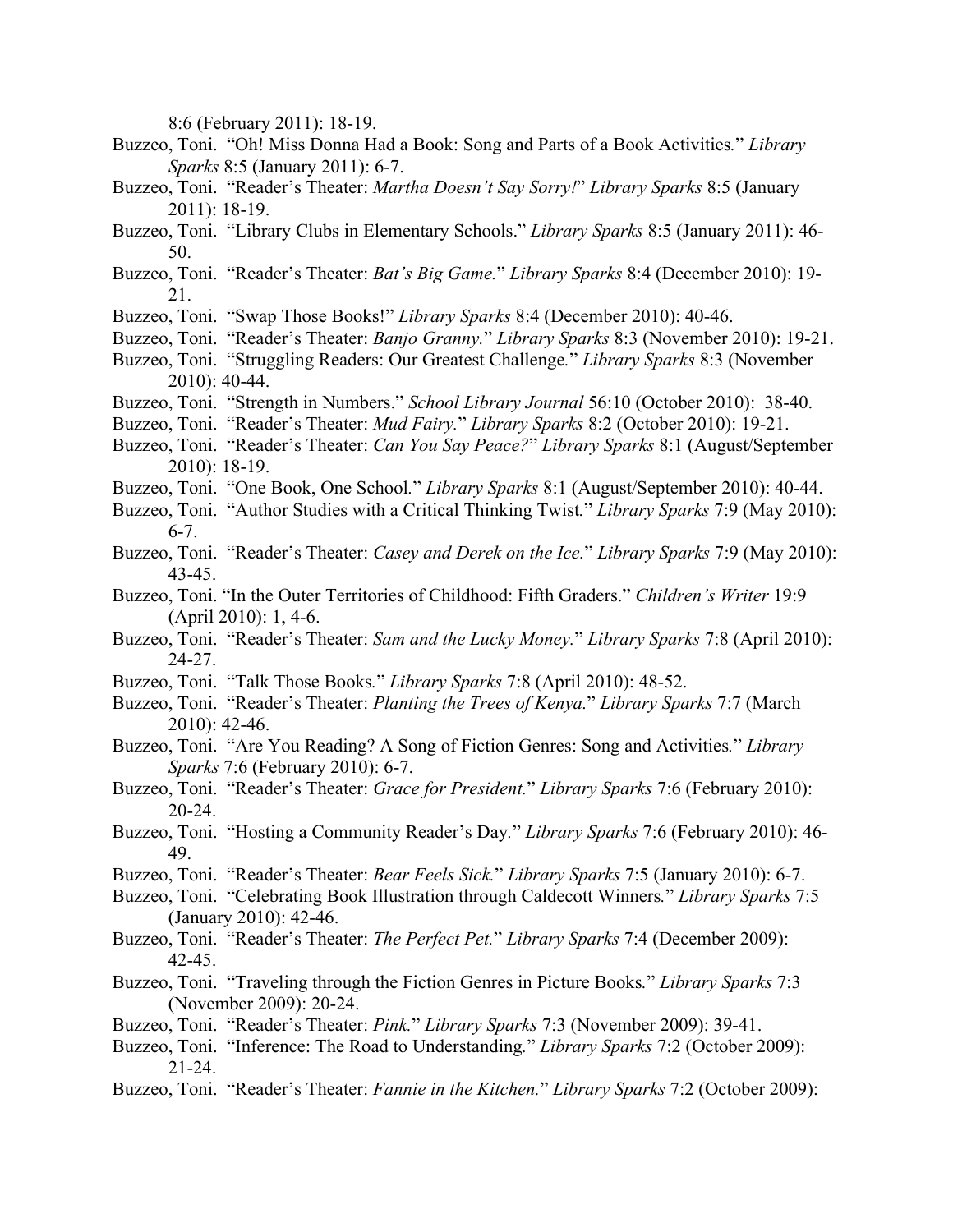38-42.

- Buzzeo, Toni. "Dewey and the Nature of Nonfiction: Song and Activities*.*" *Library Sparks* 7:1 (August/September 2009): 6-7.
- Buzzeo, Toni. "Reader's Theater: *La Mariposa.*" *Library Sparks* 7:1 (August/September 2009): 18-24.
- Buzzeo, Toni. "Reader's Theater: *One-Dog Canoe.*" *Library Sparks* 6:9 (May/June 2009): 17-18.
- Buzzeo, Toni. "Reading in the Library*.*" *Library Sparks* 6:9 (May/June 2009): 42-46.
- Buzzeo, Toni. "Reader's Theater: *Somewhere in the Ocean.*" *Library Sparks* 6:8 (April 2009): 16-18.
- Buzzeo, Toni. "Reader's Theater: *The Buffalo Storm.*" *Library Sparks* 6:7 (March 2009): 15-18.
- Buzzeo, Toni. "Library Fundraisers*.*" *Library Sparks* 6:7 (March 2009): 43-47.
- Buzzeo, Toni. "Reader's Theater: *Dirt on Their Skirts.*" *Library Sparks* 6:6 (February 2009): 48-51.
- Buzzeo, Toni. "Nonfiction Lesson: Song and Activities." *Library Sparks* 6:5 (January 2009): 6-7.
- Buzzeo, Toni. "Student Book Award Programs*.*" *Library Sparks* 6:5 (January 2009): 21-24.
- Buzzeo, Toni. "Reader's Theater: *A Mountain of Mittens.*" *Library Sparks* 6:5 (January 2009): 44-47.
- Buzzeo, Toni. "Reader's Theater: *Love the Baby.*" *Library Sparks* 6:4 (December 2008): 41-42.
- Buzzeo, Toni. "Student Book Clubs." *Library Sparks* 6:3 (November 2008): 23-27.
- Buzzeo, Toni. "Reader's Theater: *Tomás and the Library Lady.*" *Library Sparks* 6:3 (November 2008): 39-43.
- Buzzeo, Toni. "Make the Move from Collaboration to Data-Driven Collaboration." *Library Media Connection* 27:3 (November/December 2008): 28-31.
- Buzzeo, Toni. "Reader's Theater: *Jack's Talent.*" *Library Sparks* 6:2 (October 2008): 46- 47.
- Buzzeo, Toni. "Parent Information Session*.*" *Library Sparks* 6:1 (August/September 2008): 22- 25.
- Buzzeo, Toni. "Reader's Theater: *Iggy Peck, Architect.*" *Library Sparks* 6:1 (August/September 2008): 46-49.
- Buzzeo, Toni. "Book Return Incentives*.*" *Library Sparks* 5:9 (May/June 2008): 6-9.
- Buzzeo, Toni. "Reader's Theater: *Wilma Unlimited.*" *Library Sparks* 5:9 (May/June 2008): 44- 47.
- Buzzeo, Toni. "Student Checklist." *Library Media Connection* 26:7 (April/May 2008): 46.
- Buzzeo, Toni. "Reader's Theater: *Joe Cinders.*" *Library Sparks* 5:8 (April 2008): 49-52.
- Buzzeo, Toni. "Love a Book, Love a Librarian." *Library Sparks* 5:8 (April 2008): 24-27.
- Buzzeo, Toni. "Reader's Theater: *Man on the Moon.*" *Library Sparks* 5:7 (March 2008): 25-26.
- Buzzeo, Toni. "Reader's Theater: *I Could Do That! Esther Morris Gets Women the Vote.*" *Library Sparks* 5:6 (March 2008): 38-41.
- Buzzeo, Toni. "A Girl and Her Dog: Learning Activities for *Because of Winn-Dixie*." *Library Sparks* 5:6 (March 2008): 16-19.
- Buzzeo, Toni. "Reader's Theater: *The Scrambled States of America.*" *Library Sparks* 5:5 (January 2008): 39-43.
- Buzzeo, Toni. "Polish Your Funny Bones." *Library Sparks* 5:5 (January 2008): 35-38.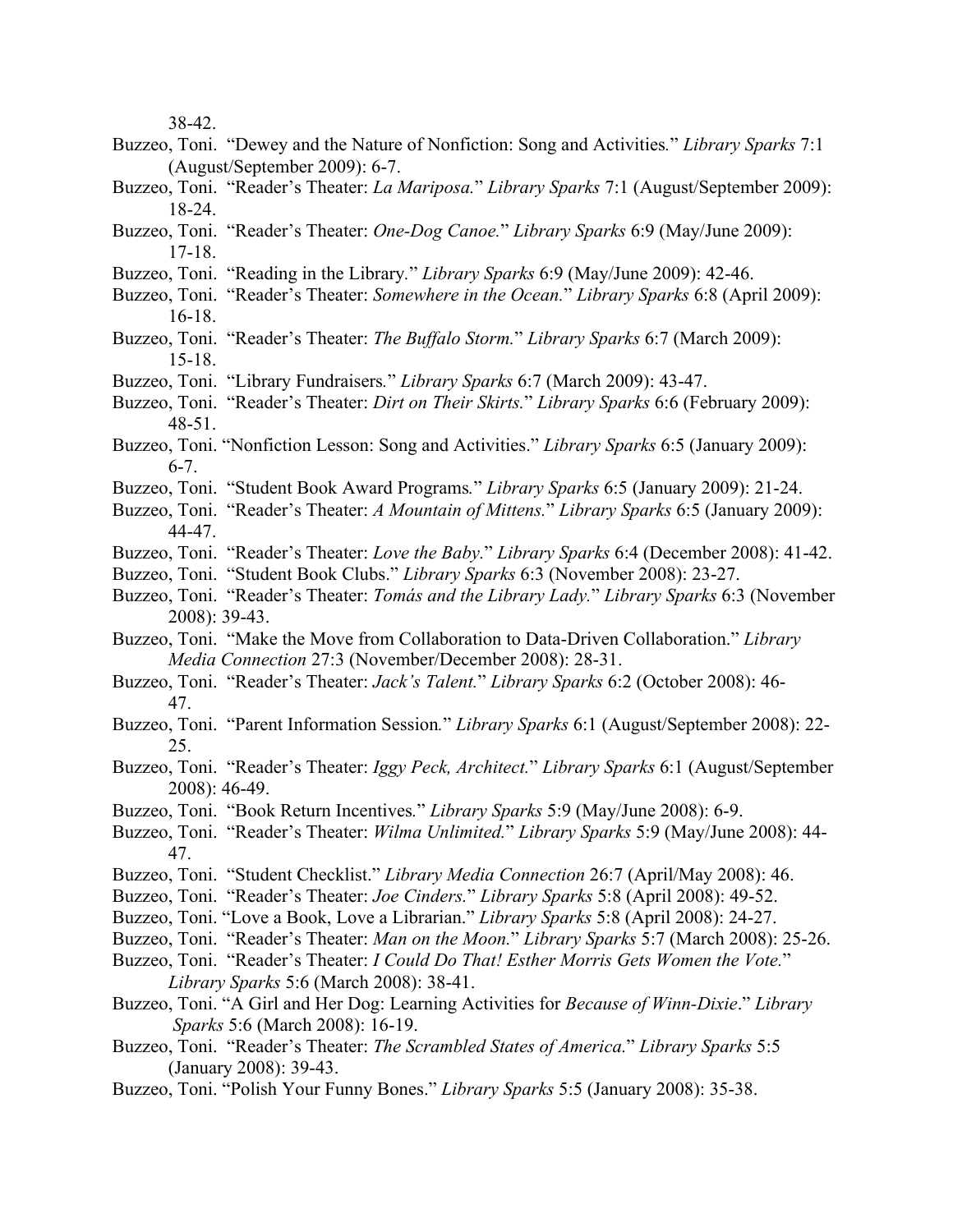Buzzeo, Toni. "Reader's Theater: *Santa Knows.*" *Library Sparks* 5:4 (December 2007): 20-24.

- Buzzeo, Toni. "Winter Holidays with Mrs. Skorupski." *Library Sparks* 5:4 (December 2007): 49-52.
- Buzzeo, Toni. "Reader's Theater: *When Marian Sang: The True Recital of Marian Anderson, The Voice of the Century.*" *Library Sparks* 5:3 (November 2007): 22-27.
- Buzzeo, Toni and Stephanie Wilson. "Data-Driven Collaboration in Two Voices." *Library Media Connection* 26:2 (October 2007): 20-23.
- Buzzeo, Toni. "Reader's Theater: *The Teeny Tiny Ghost and the Monster.*" *Library Sparks* 5:2 (October 2007): 14-16.
- Buzzeo, Toni. "Fire Up with Mrs. Skorupski." *Library Sparks* 5:2 (October 2007): 50-52.
- Buzzeo, Toni. "Reader's Theater: *My Mountain Song.*" *Library Sparks* 5:1 (August/September 2007): 23-27.
- Buzzeo, Toni. "Open Houses with Mrs. Skorupski." *Library Sparks* 5:1 (August/September 2007): 42-49.
- Buzzeo, Toni. "Meet the Author: Uma Krishnaswami." *Library Sparks* 4:9 (May/June 2007): 41-42.
- Buzzeo, Toni. "Reader's Theater: *Monsoon*." *Library Sparks* 4:9 (May/June 2007): 38-40.
- Buzzeo, Toni. "Literacy and the Changing Role of the Elementary Library Media Specialist." *Library Media Connection* 25:7 (April/May 2007): 18-19.
- Buzzeo, Toni. "Reader's Theater with Mrs. Skorupski." *Library Sparks* 4:8 (April 2007): 20-24.
- Buzzeo, Toni. "Reader's Theater: *Button, Bucket, Sky*." *Library Sparks* 4:8 (April 2007): 15-19.
- Buzzeo, Toni. "Reader's Theater: *The Boy Who Drew Birds*." *Library Sparks* 4:7 (March 2007): 16-20.
- Buzzeo, Toni. "Reader's Theater: *Freedom Summer*." *Library Sparks* 4:6 (February 2007): 24- 27.
- Buzzeo, Toni. "100<sup>th</sup> Day with Mrs. Skorupski." *Library Sparks* 4:5 (January 2007): 23-27.
- Buzzeo, Toni. "The Real Mrs. Skorupski." *Library Sparks* 4:5 (January 2007): 22.
- Buzzeo, Toni. "Reader's Theater: *My Brother's Flying Machine*." *Library Sparks* 4:5 (January 2007): 14-19.
- Buzzeo, Toni. "Reader's Theater: *Bee-bim Bop*." *Library Sparks* 4:4 (December 2006): 46-49.
- Buzzeo, Toni. "Word Walls with Mrs. Skorupski." *Library Sparks* 4:3 (November 2006): 17-21.
- Buzzeo, Toni. "Reader's Theater: *Even Firefighters Hug Their Moms*." *Library Sparks* 4:3 (November 2006): 22-24.
- Buzzeo, Toni. "Reader's Theater: *Faraway Home*." *Library Sparks* 4:2 (October 2006): 17-20.
- Buzzeo, Toni. "Reader's Theater: *Axle Annie and the Speed Grump*." *Library Sparks* 4:1 (August/September 2006): 46-49.
- Buzzeo, Toni. "Reader's Theater: *Mudball*." *Library Sparks* 3:9 (May/June 2006): 43-45.
- Buzzeo, Toni. "Literary Hide-and-Seek." *Library Sparks* 3:9 (May/June 2006): 19-23.
- Buzzeo, Toni. "Reader's Theater: *Book! Book! Book!*" *Library Sparks* 3:8 (April 2006): 16-18.
- Buzzeo, Toni. "Reader's Theater: *Rain Romp*." *Library Sparks* 3:7 (March 2006): 30-31.
- Buzzeo, Toni. "Diary of an Animal: Using a Children's Book as a Springboard to Collaboration." *Library Media Connection* 24:5 (February 2006): 34-37.
- Buzzeo, Toni. "Reader's Theater: *Dinosnores*." *Library Sparks* 3:6 (February 2006): 40-41.
- Buzzeo, Toni. "Collaborating from the Center of the School Universe." *Library Media Connection* 24:4 (January 2006): 18-20.
- Buzzeo, Toni. "Reader's Theater: *Old Cricket*." *Library Sparks* 3:5 (January 2006): 20-23.